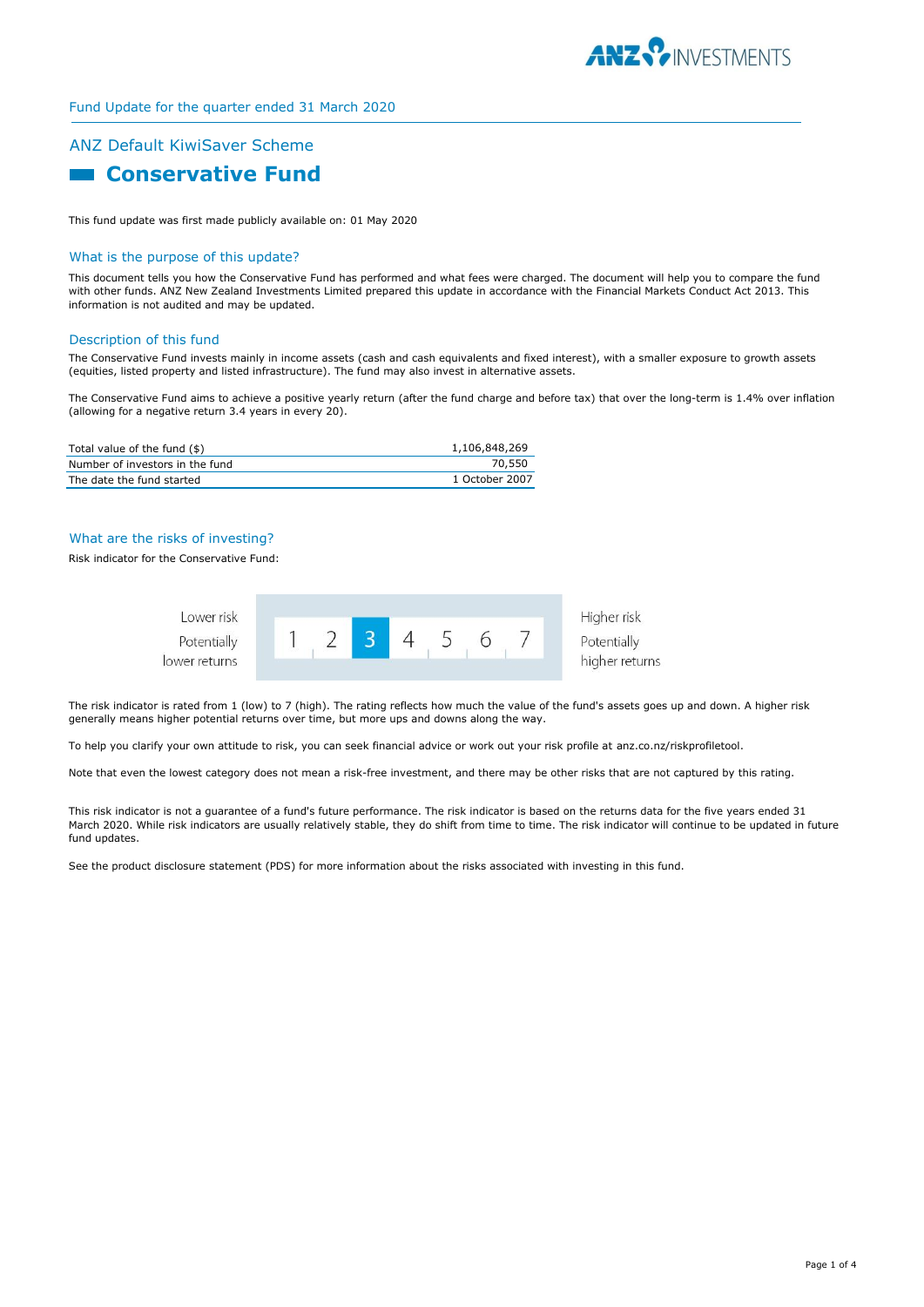## How has the fund performed?

|                                               | Average over past<br>five years | Past year |
|-----------------------------------------------|---------------------------------|-----------|
| Annual return                                 |                                 |           |
| (after deductions for charges and tax)        | 3.19%                           | 2.27%     |
| Annual return                                 |                                 |           |
| (after deductions for charges but before tax) | 4.17%                           | 3.40%     |
| Market index annual return                    |                                 |           |
| (reflects no deduction for charges and tax)   | $4.54\%$                        | 2.85%     |

The market index annual return is calculated using the target investment mix and the indices of each asset class.

Additional information about the market index is available in the statement of investment policy and objectives on the offer register at www.discloseregister.companiesoffice.govt.nz.



# **Annual return graph**

This shows the return after fund charges and tax for each of the last 10 years ending 31 March. The last bar shows the average annual return for the last 10 years, up to 31 March 2020.

**Important:** This does not tell you how the fund will perform in the future.

Returns in this update are after tax at the highest prescribed investor rate (PIR) of tax for an individual New Zealand resident. Your tax may be lower.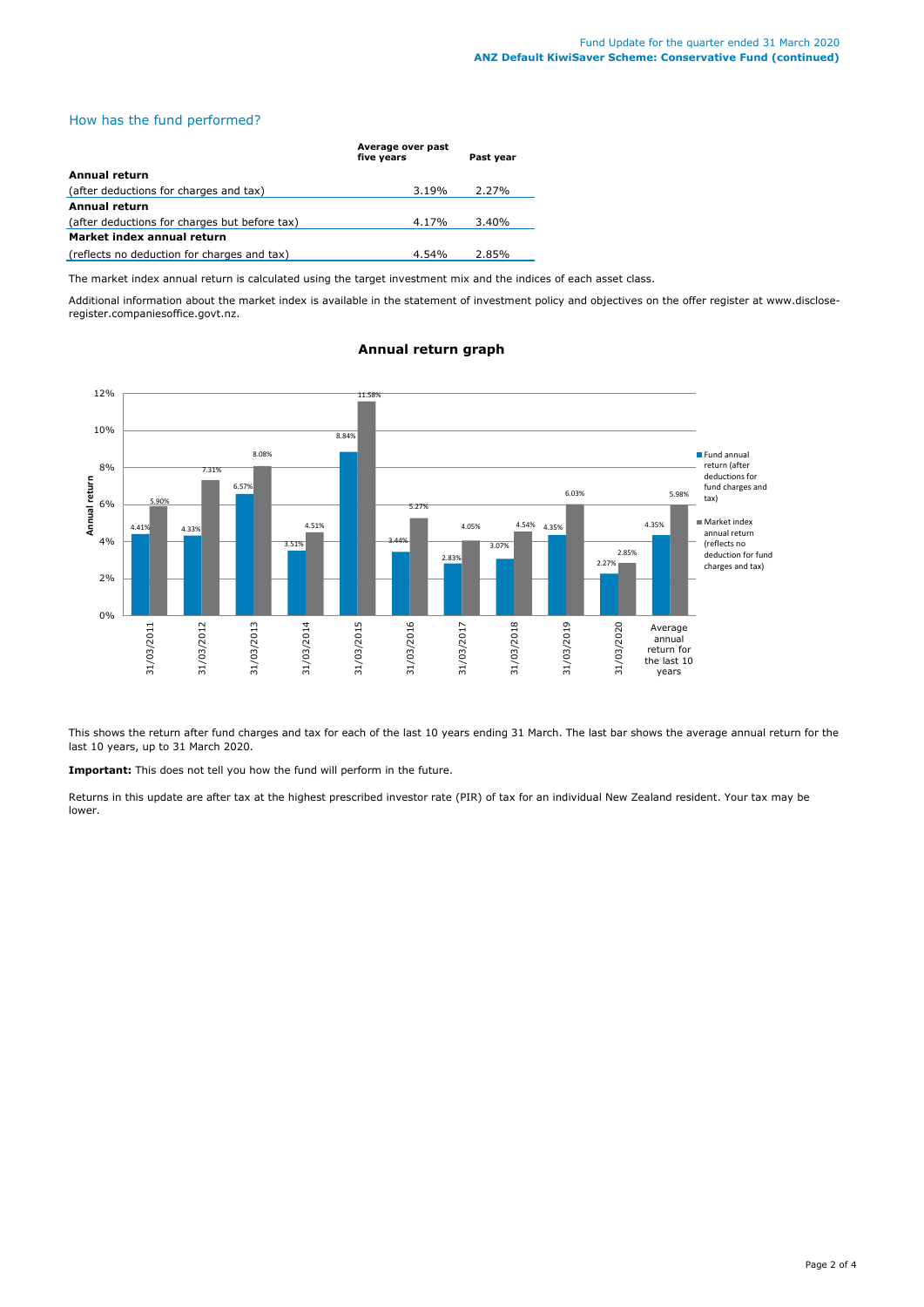## What fees are investors charged?

Investors in the Conservative Fund are charged fund charges. In the year to 31 March 2019 these were:

|                                             | % of net asset value          |
|---------------------------------------------|-------------------------------|
| Total fund charges <sup>1*</sup>            | 0.51%                         |
| Which are made up of:                       |                               |
| Total management and administration charges | 0.51%                         |
| Including:                                  |                               |
| Manager's basic fee                         | 0.45%                         |
| Other management and administration charges | 0.06%                         |
| Total performance based fees                | $0.00\%$                      |
|                                             | Dollar amount per<br>investor |
| <b>Other charges</b>                        |                               |
| Membership fee <sup>2**</sup>               |                               |

\* The manager expects that the fund charges for the next scheme year will be different from the fund charges disclosed in this fund update because the manager's basic fee was reduced on 28 June 2019 from 0.45% to 0.38% per year.

\*\* From 1 April 2019, the membership fee was removed for members under 18 years and reduced from \$24 to \$18 per year for all other members.

Investors are not currently charged individual action fees for specific actions or decisions (for example, for withdrawing from or switching funds). See the PDS for more information about Scheme fees.

Small differences in fees and charges can have a big impact on your investment over the long term.

#### Example of how this applies to an investor

Sarah had \$10,000 in the fund at the start of the year and did not make any further contributions. At the end of the year, Sarah received a return after fund charges were deducted of \$227 (that is 2.27% of her inital \$10,000). Sarah also paid \$24 in other charges. This gives Sarah a total gain after tax of \$203 for the year.

# What does the fund invest in?

#### **Actual investment mix<sup>3</sup> Target investment mix<sup>3</sup>**

This shows the types of assets that the fund invests in. This shows the mix of assets that the fund generally intends to invest in.